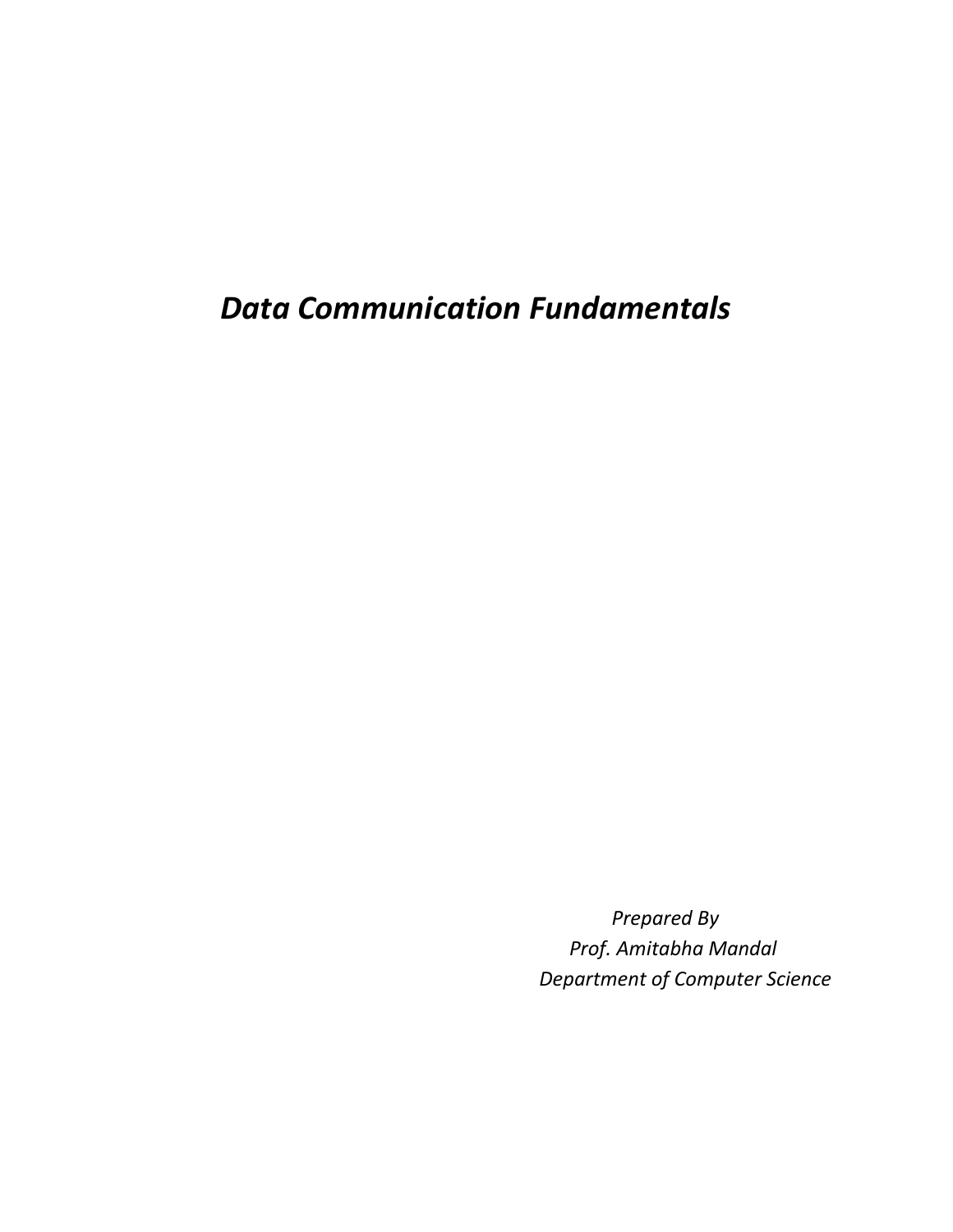Data communications are the exchange of data between two devices via some form of transmission medium such as a wire cable. The effectiveness of a data communications system depends on four fundamental characteristics: delivery, accuracy, timeliness and jitter.

*Delivery:* The system must deliver data to the correct destination. Data must be received by the intended device or user.

*Accuracy:* The system must deliver data accurately. Data that have been altered in transmission and left uncorrected are unusable.

*Timeliness:* The system must deliver data in a timely manner. Data delivered late are useless. This characteristic is responsible for real-time transmission.

*Jitter*: Jitter refers to the variation in the packet arrival time. It is the uneven delay in the delivery of audio or video packets.

### *Components:*

A data communications system has five components.



*Message:* The message is the information (data) to be communicated. Popular forms of information include text, number, pictures, audio and video.

*Sender:* The sender device that sends the data message. It can be a computer, workstation, and so on.

*Receiver:* The receiver is the device that receives the message. It can be a computer, workstation, and so on.

*Transmission medium:* The transmission medium is the physical path by which a message travels from sender to receiver. Some examples of transmission medium are twisted-pair wire, coaxial cable, fiber-optic cable and radio waves.

*Protocol:* A protocol is a set of rules that govern data communication. It represents an agreement between the communicating devices.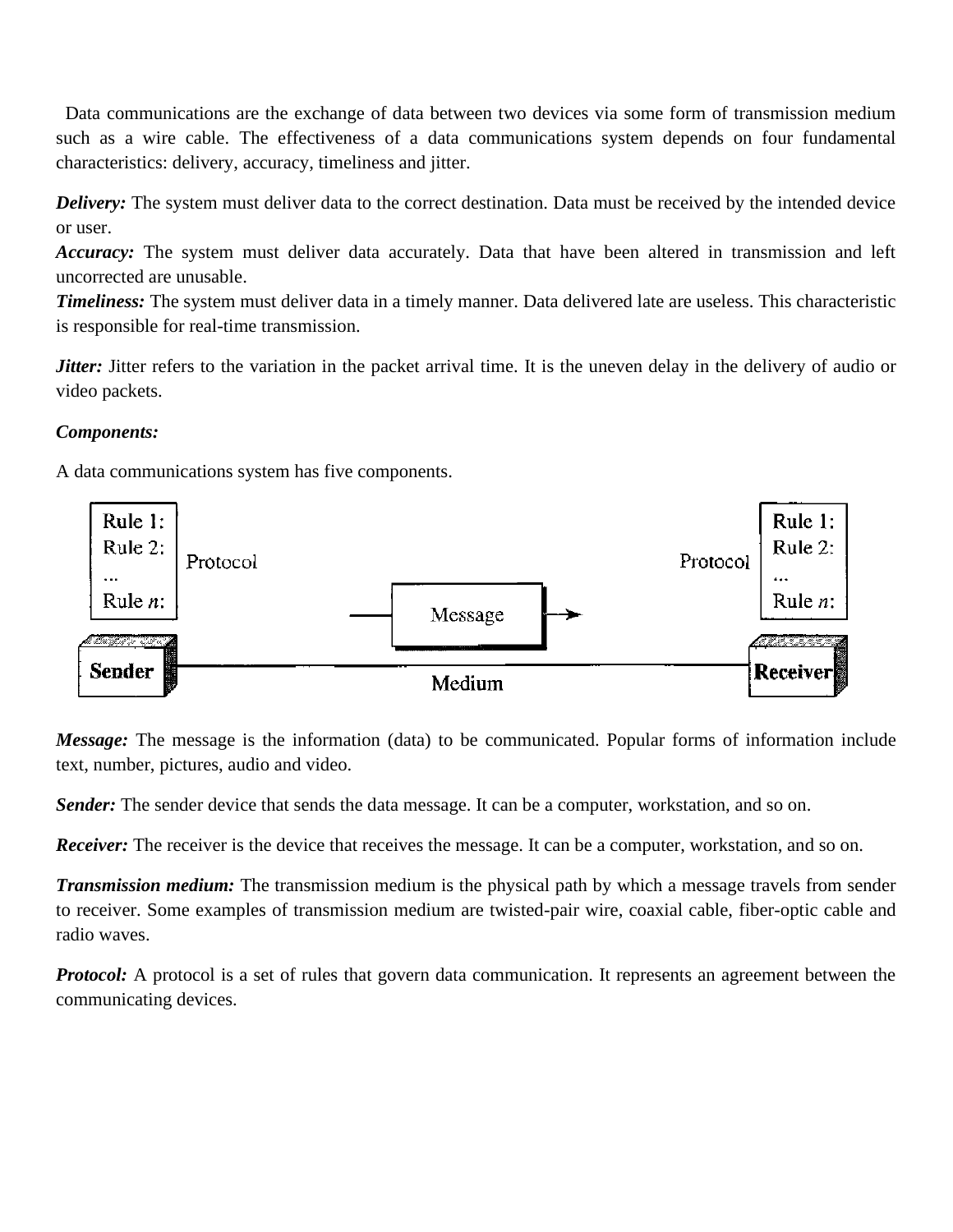### *Data Flow:*

Communication between two devices can be simplex, half-duplex, or full-duplex as shown in below.





b. Half-duplex



c. Full-duplex

*Simplex:* In simplex mode, the communication is unidirectional, as on a one-way street. Only one of the two devices on a link can transmit; the other can only receive. Keyboard and monitor are examples of simplex devices.

*Half-Duplex:* In half-duplex mode, each station can both transmit and receive, but not at the same time. When one device is sending, the other can only receive and vice versa. Walkie-talkies and CB radios are both halfduplex systems.

*Full-Duplex:* In full-duplex mode (also called duplex) both stations can transmit and receive simultaneously. One common example of full-duplex communication is the telephone network.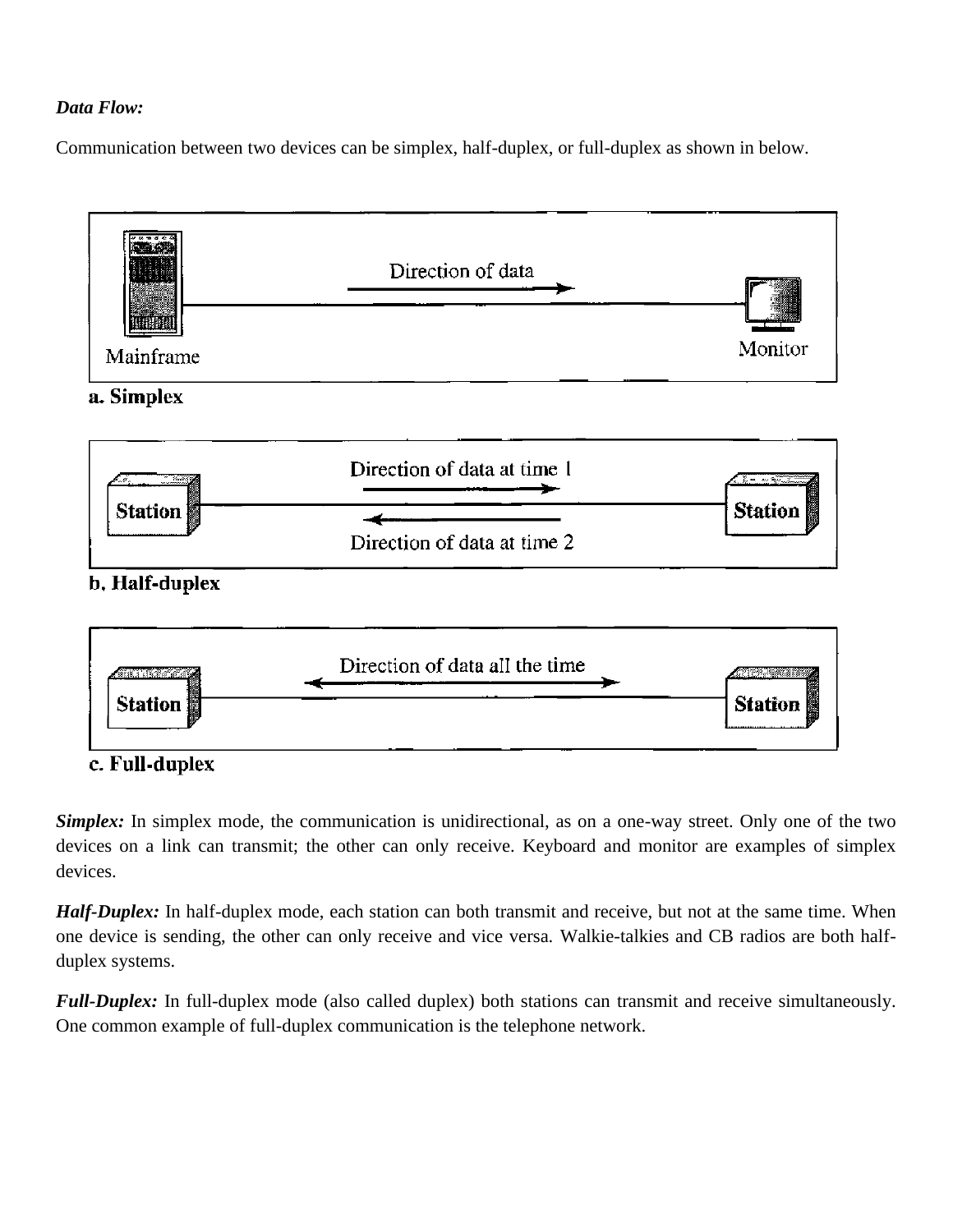*NETWORK:* A network is a set of devices (often referred to as nodes) connected by communication links. A node can be a computer, printer, or any other device capable of sending and/or receiving data generated by other nodes on the network. A link can be a cable, air, optical fiber, or any medium which can transport signal carrying information.

*Network Criteria:* A network must be able to meet a certain number of criteria. The most important of these are Performance, Reliability and Security.

## *Performance*

 Depends on Network Elements Measured in terms of Delay and Throughput

## *Reliability*

Failure rate of network components

Measured in terms of availability/robustness

## *Security*

Data protection against corruption/loss of data due to:

Errors

Malicious users

*Physical Structures:* A network must be able to meet a certain number of attributes. The most important of these are Type of Connection and Physical Topology.

*Type of Connection:* A network is two or more devices connected through links. A link is a communications pathway that transfers data from one device to another. There are two possible types of connections: Point to Point and Multipoint.

*Point to Point* – A point to point connection provides a dedicated link between two devices in which one device acts as transmitter and other one acts as receiver.

*Multipoint* –A multipoint connection is one in which more than two specific devices share a single link. Its orientation is multiple recipients of single transmission.



# a. Point-to-point

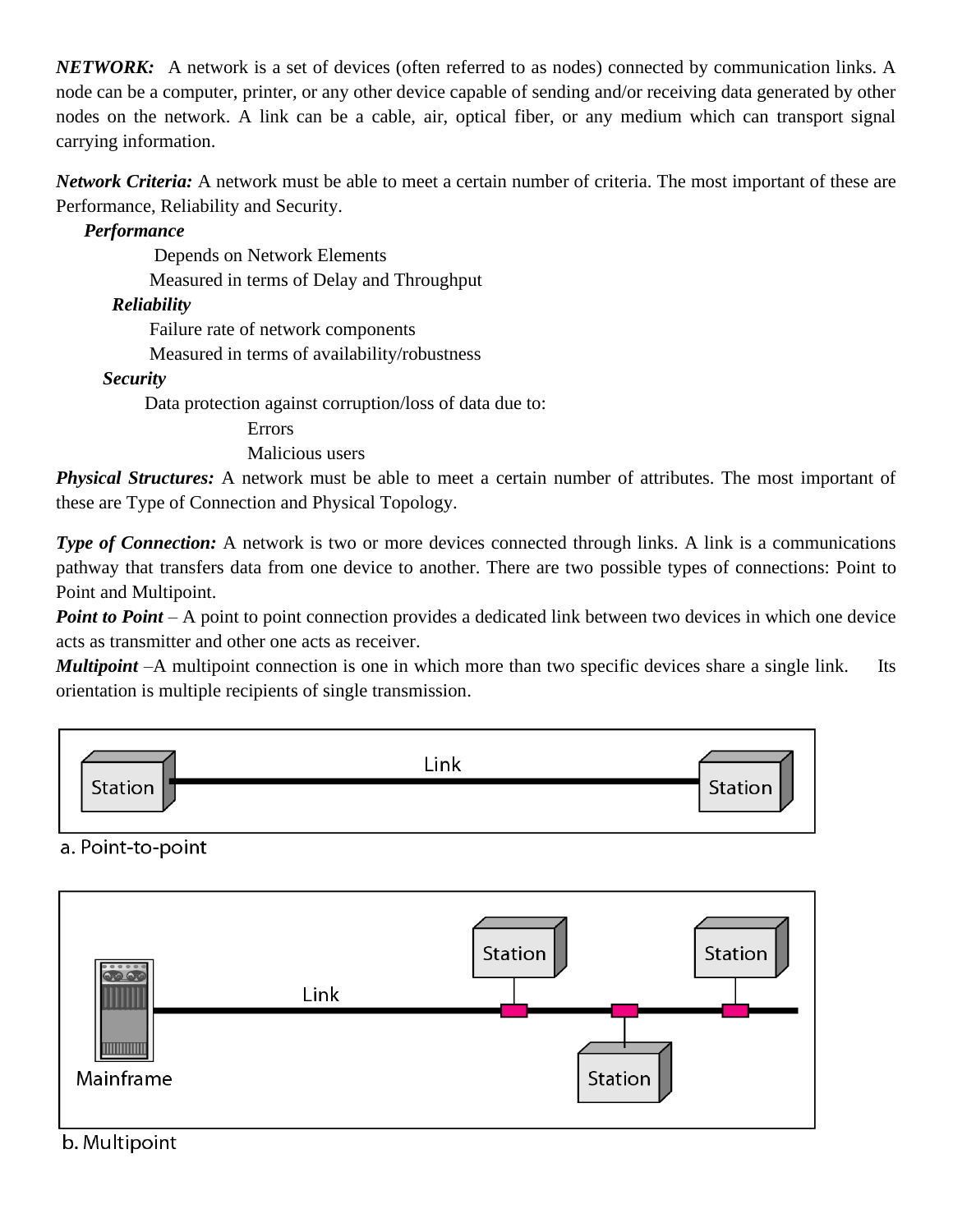## *Physical Topology:*

The term physical topology refers to the way in which a network is laid out physically. Two or more devices connect to a link; two or more links form a topology. The topology of a network is the geometric representation of the relationship of all the links and linking devices to one another. There are four basic topologies possible: mesh, star, bus and ring.

*Mesh:* In a mesh topology, every device has a dedicated point to point link to every other device. The term dedicated means that the link carries traffic only between the two devices it connects.



*Star:* In a star topology, each device has a dedicated point-to-point link only to a central controller, usually called a hub. The devices are not directly linked to one another.